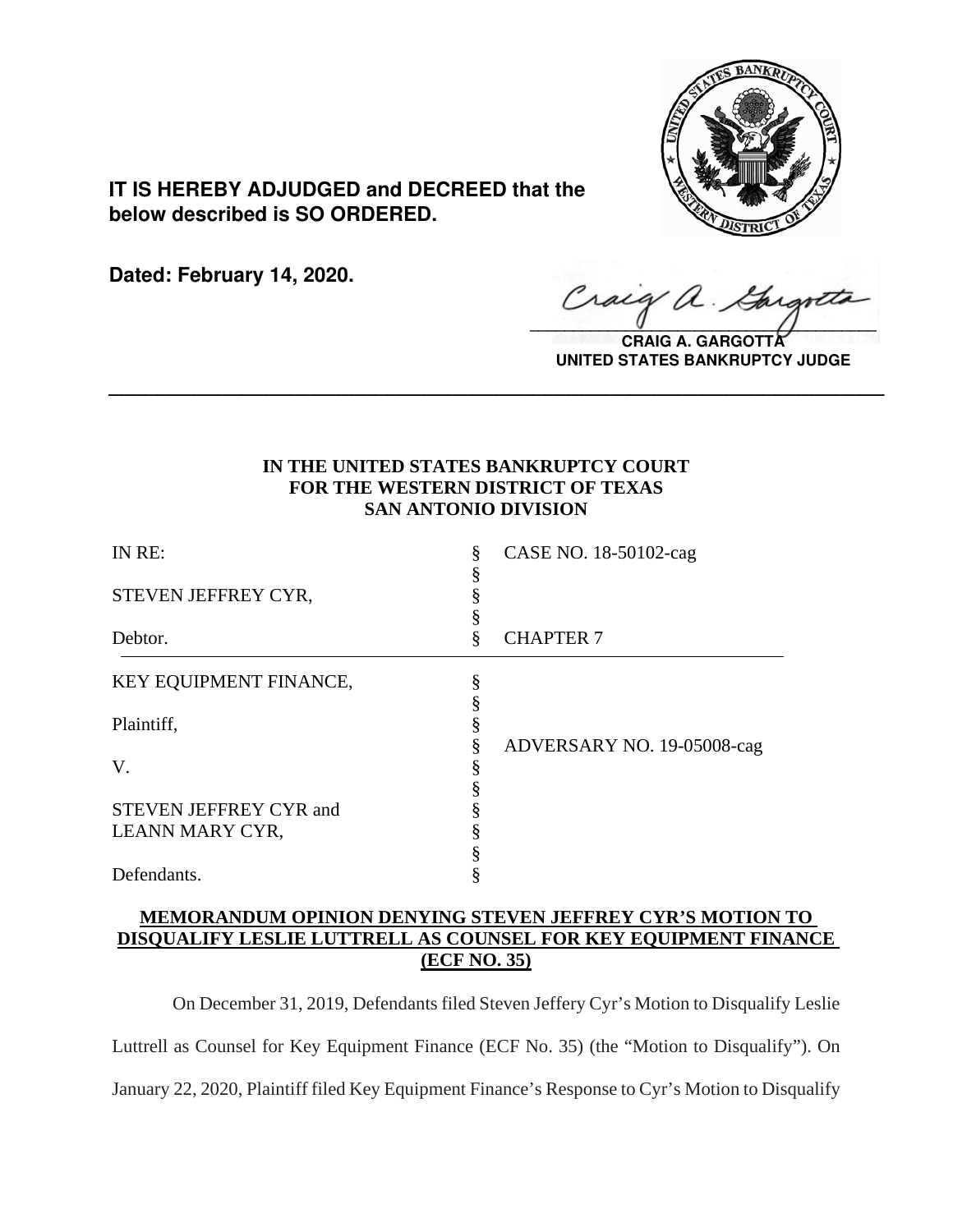Leslie Luttrell as Counsel (ECF No. 37) (the "Response"). On January 28, 2020, the Court held a hearing on the Motion to Disqualify where both parties presented evidence and argument, and ultimately took the matter under advisement. After considering the parties' pleadings, arguments, and evidence presented, the Court finds that the Motion to Disqualify should be DENIED without prejudice to refiling at a later date.

### **JURISDICTION AND VENUE**

As an initial matter, the Court finds it has jurisdiction over this proceeding pursuant to 28 U.S.C. §§ 157 and 1334. This matter is a core proceeding as defined under 28 U.S.C. § 157(b)(2)(J). Venue is proper under 28 U.S.C. § 1409(a). This matter is referred to the Court pursuant to the District's Standing Order of Reference. The Court makes findings of fact and conclusions of law pursuant to Federal Rule of Bankruptcy Procedure 7052.

#### **BACKGROUND**

On December 22, 2016—prior to the filing of the underlying bankruptcy case—Key Equipment Finance ("Key" or "Plaintiff") obtained a summary judgment against Debtor and Debtor's wholly owned entity, Orthopedic & Spine Institute, LLC ("OSI"). (ECF No. 35, at  $\P$  7). The judgment was entered in Bexar County District Court, 166th Judicial District for the sum of \$361,756.66, plus interest of \$12,409.28 and attorneys' fees in the amount of \$35,558.00 (the "Judgment"). (*Id.*) On February 1, 2017, Key abstracted the Judgment under Document No. 20170020137 and recorded at Book 18338, Page 474–75 of the Real Property Records of Bexar County, Texas. (*Id.* at ¶ 8). After the Judgment was abstracted, Key alleges Debtor began negotiating with Key in an effort to satisfy his obligations and the obligations of OSI. Debtor and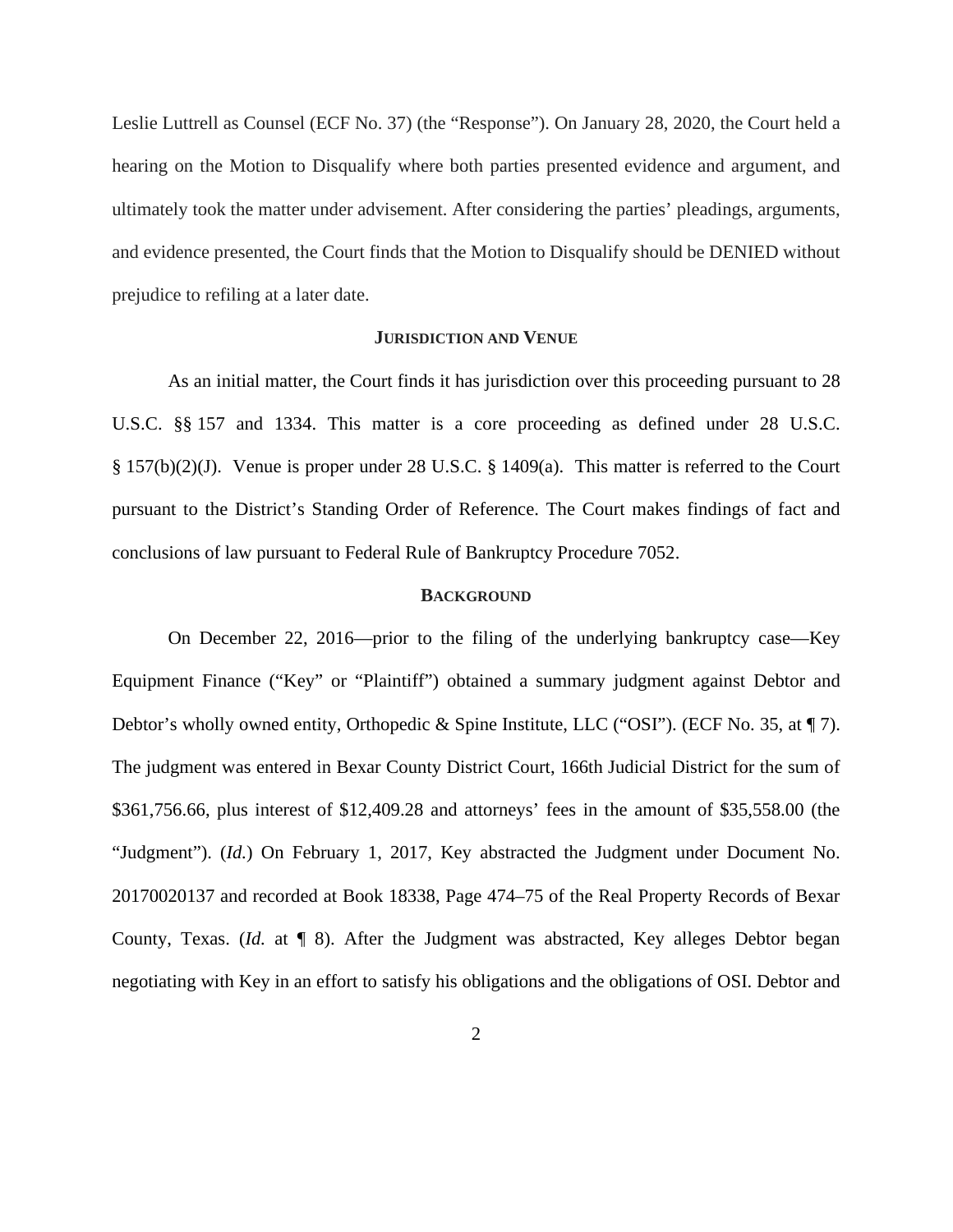OSI employed counsel to negotiate an agreement to satisfy the Judgment. (*Id.* at ¶ 9). Debtor alleges that all negotiations between OSI, Debtor, and Key were conducted directly with Key's counsel in this action—Leslie Luttrell. (*Id.*).

On January 20, 2018, Debtor filed for bankruptcy in this Court (the "Main Bankruptcy"). (Case No. 18-50102, ECF No. 1). On February 25, 2019, Key filed an adversary complaint (ECF No. 1) (the "Original Complaint") against Debtor and his wife Leann Mary Cyr ("Ms. Cyr") (collectively "Defendants"). The Original Complaint contained four causes of action, including a claim under the Texas Uniform Fraudulent Transfer Act ("TUFTA Claim"), two causes of action under 11 U.S.C. § 523.<sup>1</sup> (one cause under § 523(a)(2)(A) and one cause under § 523(a)(2)(B)), and a cause of action under § 727 ("727 Claim"). On March 14, 2019, Key filed an Amended Complaint (ECF No. 6) (the "Amended Complaint"). On November 5, 2019, Key filed its Second Amended Complaint (ECF No. 25) (the "Second Amended Complaint") which abandoned the TUFTA Claim and the 727 Claim. On November 19, 2019, Debtor filed a Motion for Judgment on the Pleadings under Fed. R. Civ. P. 12(c) (ECF No. 28) seeking dismissal of Key's claim under § 523(a)(2)(A) ("12(c) Motion").On December 10, 2019, Key filed a response to Debtor's 12(c) Motion, in which it abandoned its first and original claim under § 523(a)(2)(A). (*See* ECF No. 29, at  $\P$  1.02) ("the claim for relief asserted under  $\S523(a)(2)(A)$  is abandoned"). As a result, Key's only remaining claim in this adversary case is under § 523(a)(2)(B). Leslie Luttrell has served as Key's counsel throughout the state court case, main bankruptcy case, and this adversary proceeding. Based on representations made during the hearing held January 28, 2020, Defendants

<sup>1</sup> References to "section" or "§" refer to Title 11, United States Code, unless expressly stated otherwise.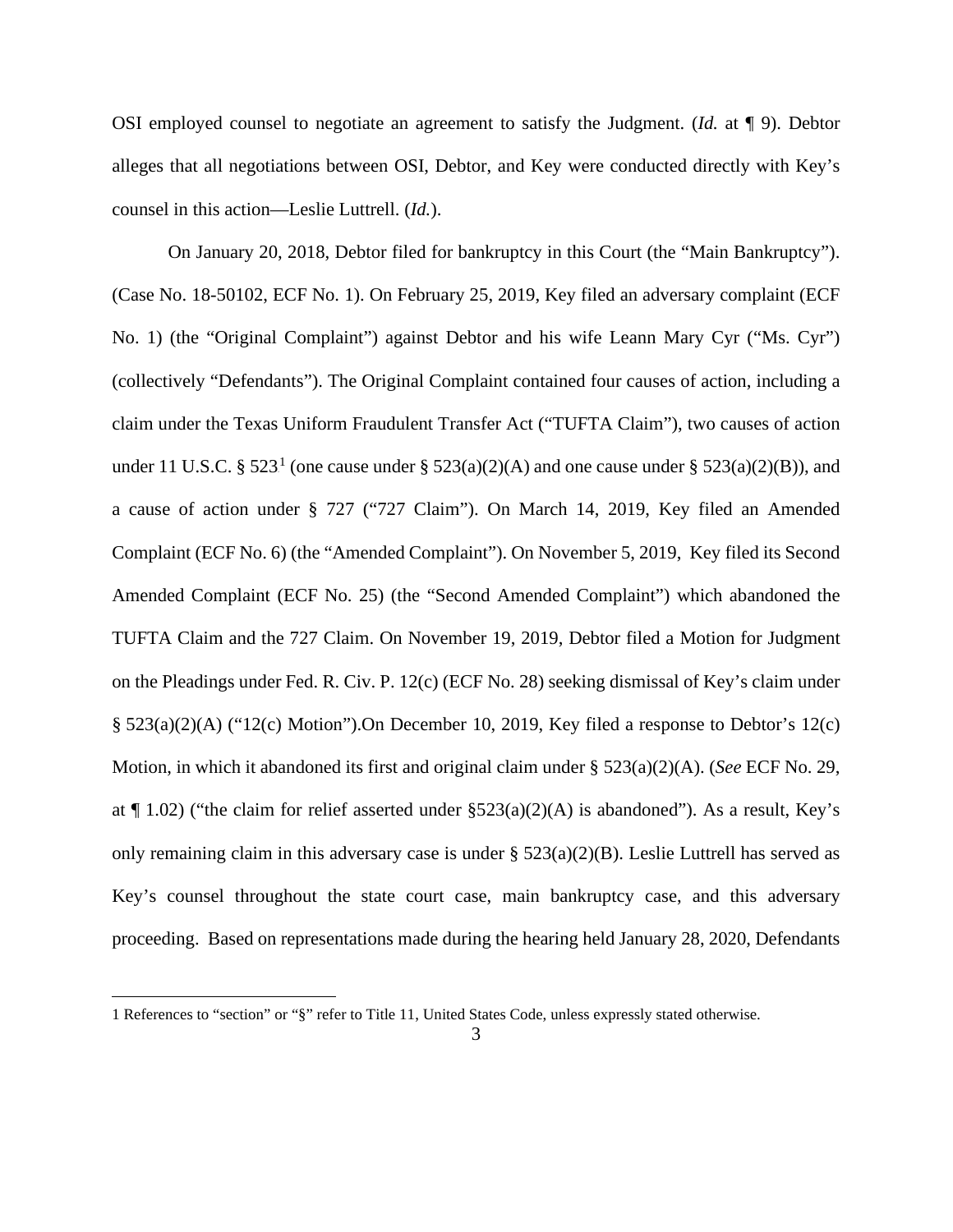seek to disqualify Leslie Luttrell as counsel for Key in the adversary proceeding only. Defendants do not seek disqualification of Luttrell's firm Luttrell + Carmody Law Group from either the adversary proceeding or Main Bankruptcy.

### **PARTIES' CONTENTIONS**

Defendants allege all representations made to Key in connection with the Judgment or resolution of the Judgment were provided or made directly to Key's counsel—Leslie Luttrell. (ECF No. 35, at ¶ 1) Defendants further allege that neither Cyr, nor anyone acting on his behalf, had any interactions with the officers, directors, or other employees of Key or any other counsel or agent of Key. (*Id*., at ¶ 9). As such, Defendants allege that "for all intents and purposes related to the negotiation of the [Post Judgment Agreement], and settlement of Key's claims generally, Ms. Luttrell was Key." (*Id*., at ¶ 14). As such, Defendants claim that Luttrell is "a material and in fact, the *only* witness that Key can proffer . . . [and] As a result, Ms. Luttrell should be disqualified from acting as Key's counsel in this case." (*Id*., at ¶ 16).

In response, Plaintiff alleges Defendants' Motion to Disqualify fails due to Plaintiffs' failure to establish: (1) a genuine need for Luttrell's testimony, (2) that Luttrell's testimony goes to an essential fact in the case, and (3) that if Luttrell were called as a witness the dual roles as attorney and witness will cause Defendants actual prejudice. (ECF No. 37, at ¶¶ 1–2). Moreover, Key alleges that Defendants' Motion to Disqualify is merely a "tactical weapon" and attempt to deprive Key of its right to its counsel of choice. (*Id.*)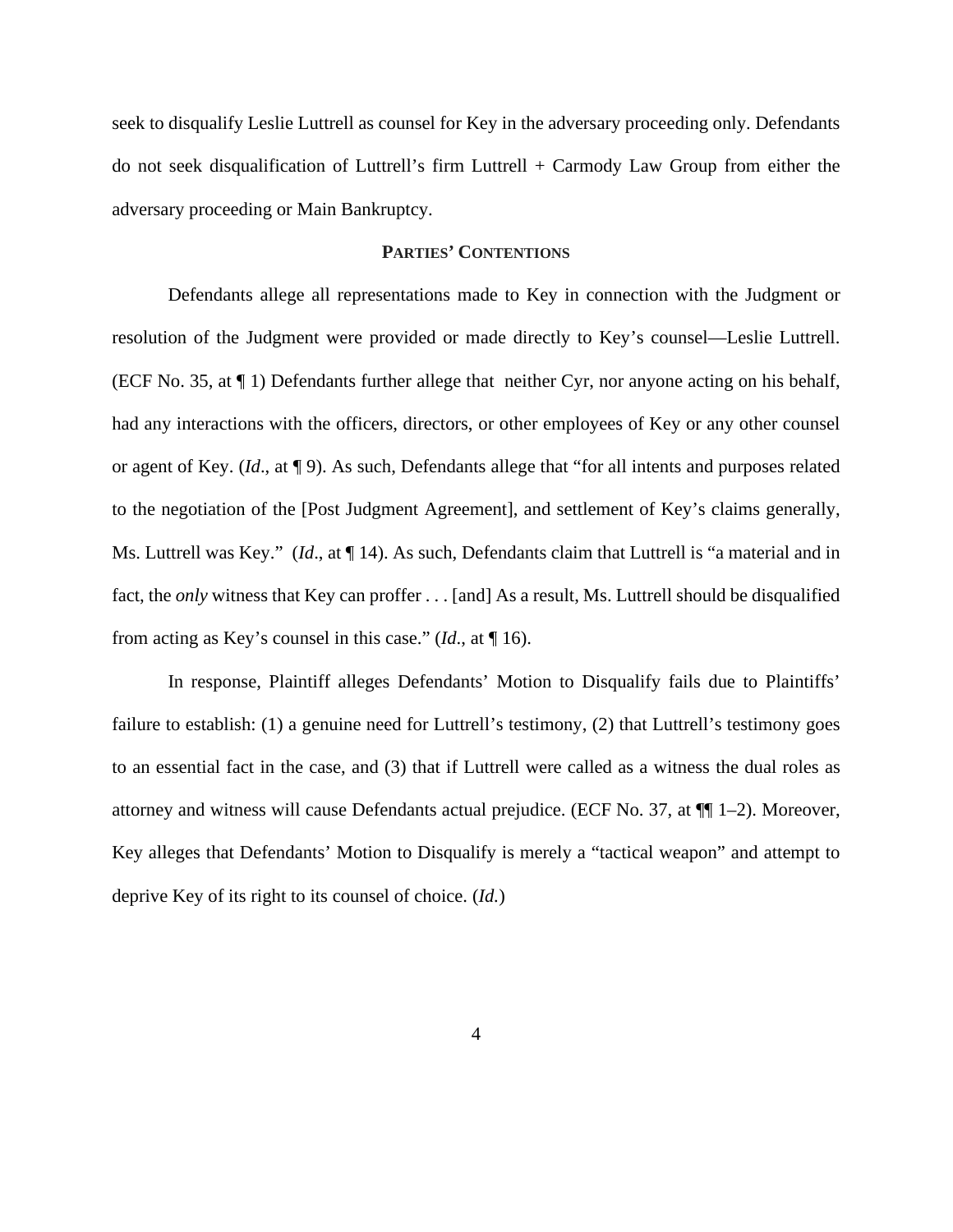#### **ARGUMENT**

#### **A. Legal Standards For Assessing Motions To Disqualify**

Attorney disqualification is a harsh penalty not to be undertaken lightly. *See FDIC v. U.S. Fire Ins. Co.*, 50 F.3d 1304, 1313 (5th Cir. 1995) ("Depriving a party of the right to be represented by the attorney of his or her choice is a penalty that must not be imposed without careful consideration."). At the outset it is important to note that the burden of proof rests with the party seeking disqualification. *In re Am. Airlines, Inc.*, 972 F.2d 605, 614 (5th Cir. 1992); *see also In re Sanders*, 153 S.W.3d 54, 57 (Tex. 2004); *In re Sandoval*, 308 S.W.3d 31, 34 (Tex. App.—San Antonio 2009, no pet.). Moreover, "[m]otions to disqualify are substantive motions affecting the rights of the parties and are determined by applying standards developed under federal law." *In re Dresser Indus., Inc.,* 972 F.2d 540, 543 (5th Cir. 1992). The Fifth Circuit considers four legal standards relevant to resolving motions to disqualify: (1) the Court's Local Rules; (2) the American Bar Association's Model Rules of Professional Conduct; (3) the ABA's Model Code of Professional Responsibility; and (4) the state rules of professional conduct. *Horaist v. Doctor's Hosp. of Opelousas,* 255 F.3d 261, 266 (5th Cir. 2001).

In the Fifth Circuit, courts initially look to the applicable local rules when considering motions to disqualify. *FDIC v. U.S. Fire Ins. Co.*, 50 F.3d at 1312. The Western District of Texas's Local Rules adopt the Texas Disciplinary Rules of Professional Conduct (the "Texas Rules") as the standard of professional conduct before Western District Courts.<sup>2</sup> Nevertheless, the Texas

<sup>2</sup> The Western District of Texas Local Rules state:

Members of the bar of this court and any attorney permitted to practice before this court must comply with the standards of professional conduct set out in the Texas Disciplinary Rules of Professional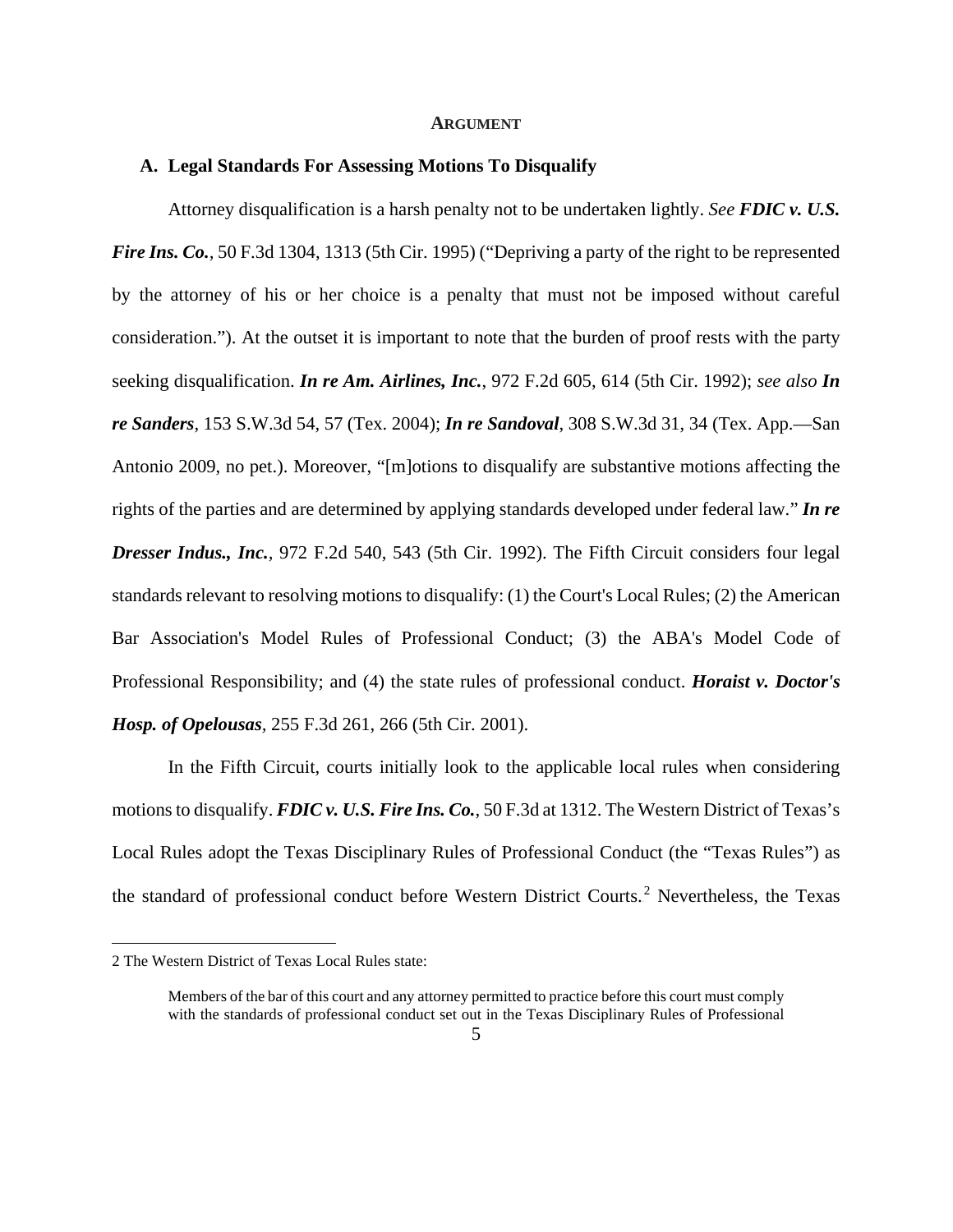Rules "are not the sole authority governing a motion to disqualify" in federal cases. *In re Am. Airlines, Inc.*, 972 F.2d at 610. Because the Fifth Circuit also recognizes the American Bar Association Model Rules of Professional Conduct (the "ABA Model Rules") as the national standard, this Court will apply relevant portions of both the ABA Model Rules and the Texas Rules in its analysis. *In re ProEducation Int'l, Inc.*, 587 F.3d 296, 299 (5th Cir. 2009). Fortunately, ABA Model Rule 3.07 and Texas Rule 3.08 are similar in form and function. *See Spencer v. BMW of N. Am., LLC*, 5:14-CV-00869-DAE, 2015 WL 3936211, at \*2 (W.D. Tex. June 26, 2015).

### **i. ABA Model Rule 3.7(a) and Texas Disciplinary Rule 3.8**

Model Rule 3.7(a) provides: "[a] lawyer shall not act as advocate at a trial in which the lawyer is likely to be a *necessary* witness . . . ." **Model Rules of Prof'l Conduct r. 3.7(a)** (Am. Bar Ass'n 2020) (emphasis added). Similarly, Texas Rule 3.08(a) provides: "[a] lawyer shall not accept or continue employment as an advocate before a tribunal in a contemplated or pending adjudicatory proceeding if the lawyer knows or believes that the lawyer is or may be a witness *necessary* to establish an essential fact on behalf of the lawyer's client . . . ." **Tex. Disciplinary Rules Prof'l Conduct R. 3.08(a)**, *reprinted in* Tex. Gov't Code Ann., tit. 2, subtit. G, app. A (West 2013) (emphasis added). Accordingly, the issue at hand is whether Plaintiffs met their

*Standards of Professional Conduct*, W.D. Tex. Local. R. AT-7(a).

Conduct, Texas Government Code, Title 2, Subtitle G, App. A, art. X, sec. 9 (Vernon) which are hereby adopted as the standards of professional conduct of this court. This specification is not exhaustive of the standards of professional conduct. For matters not covered by the Texas rules, the American Bar Association's Model Rules of Professional Conduct should be consulted.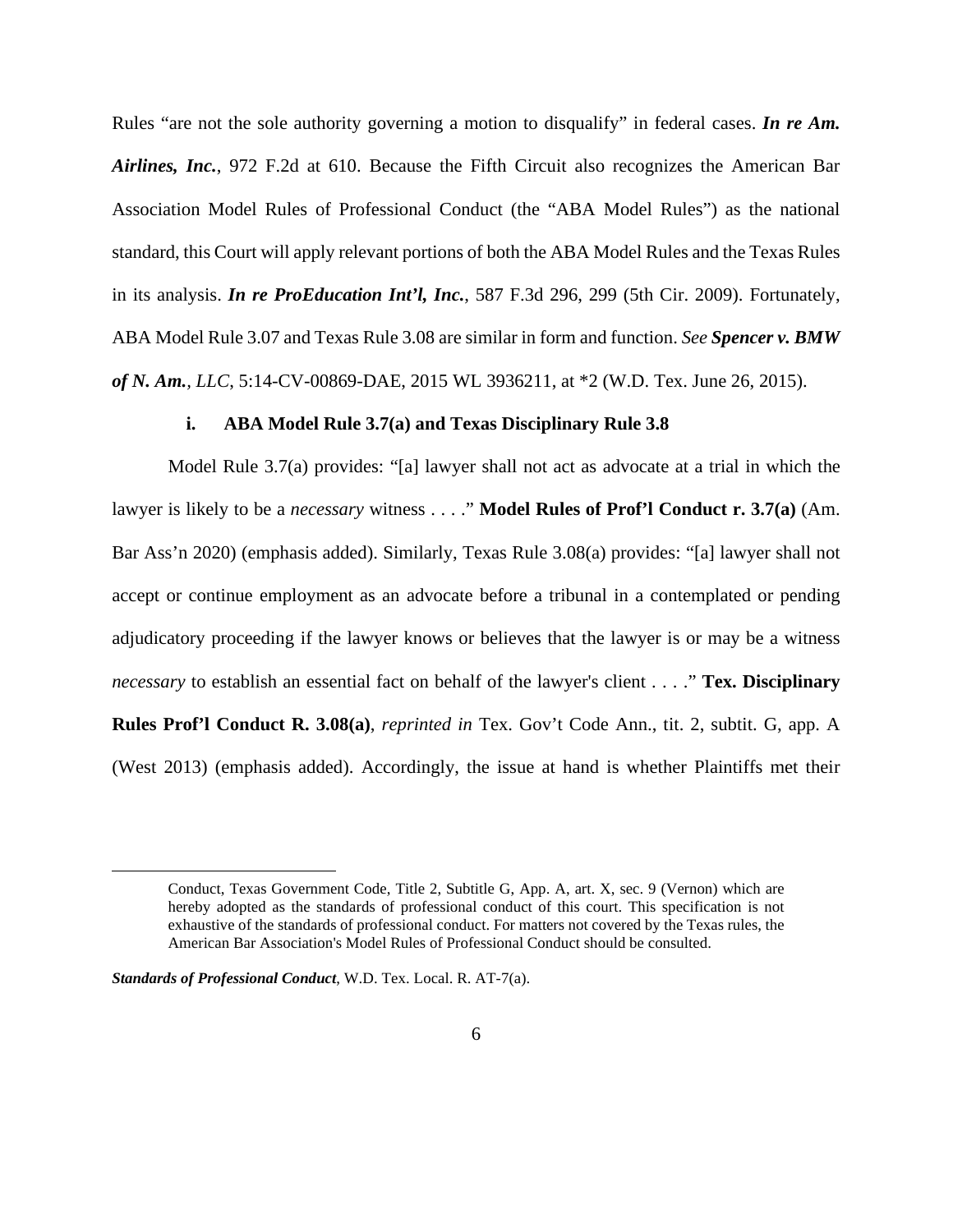burden to establish that Leslie Luttrell—Counsel for Key Equipment Finance—will be a necessary witness at trial.

### **ii. Qualifications For "Necessary Witnesses"**

When an attorney's testimony is merely cumulative or capable of corroboration by other witnesses, the attorney is not "likely to be a necessary witness" under Model Rule 3.7(a). *See United States v. Starnes,* 157 F. App'x 687, 694 (5th Cir. 2005) (holding the lead prosecutor was not a necessary witness because the prosecutor did not observe anything that was not observed by another agent). Moreover, the Fifth Circuit has held an attorney was not a necessary witness because all information was available from other sources. *Horaist*, 255 F.3d at 267.Conversely, a district court within the Western District held an attorney was a necessary witness when "there [was] no other party that [could] testify to such facts[.]" *Spencer v. BMW of N. Am., LLC*, 2015 WL 3936211, at  $*3$ .

State courts apply the Texas Rules similarly. Under Texas Rule 3.08(a), the movant must show the attorney's testimony is "necessary to establish an essential fact on behalf of the [nonmovant attorney's] client," and the movant must explain why "other sources revealed in the record"—such as the testimony of other witnesses or other pertinent records in evidence—are insufficient. **Tex. Disciplinary Rules Prof'l Conduct R. 3.08(a)**; *see also In re Sanders*, 153 S.W.3d at 57 (holding that the movant failed to establish that an attorney's testimony was necessary to establish details in the husband's employment schedule when the information was reflected in the record); *In re Sandoval***,** 308 S.W.3d at 34 (explaining that because there were multiple witnesses at the signing of the agreement, the attorney's testimony was not necessary to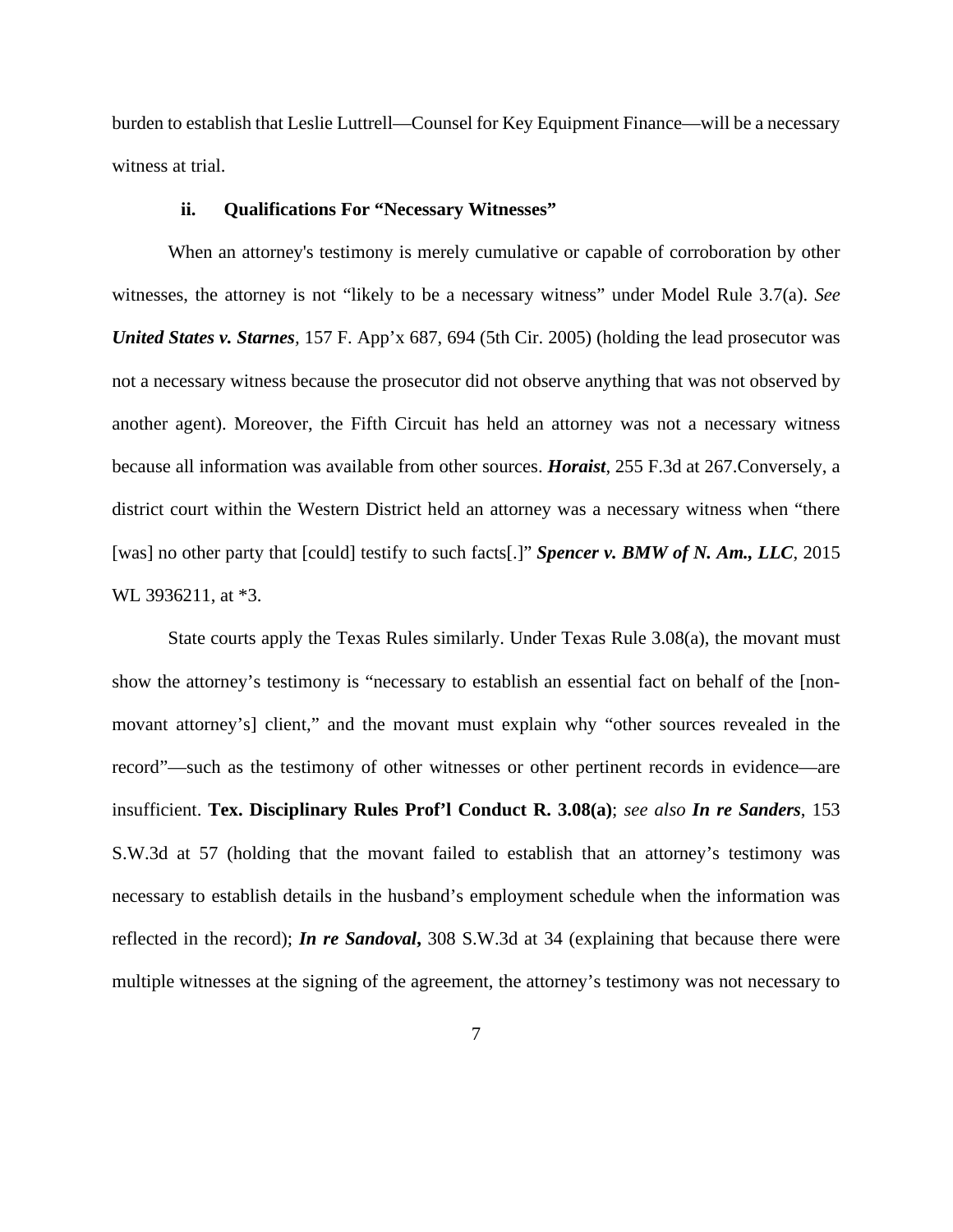establish the essential fact). Accordingly, when deciding whether disqualification is necessary, a court should determine whether other witnesses are available to testify to the information or whether the attorney is the sole source of material information. *Warrilow v. Norrell,* 791 S.W.2d 515, 523 (Tex. App.—Corpus Christi 1989, writ denied).

### **B. Defendants Failed To Meet Their Burden To Establish Luttrell Will Be A Necessary Witness At Trial.**

At the hearing, Defendants' counsel elicited extensive testimony from Leslie Luttrell concerning information she might provide at trial—specifically information concerning the reasonableness of reliance on information provided to her client during the negotiation of the settlement agreement on the Judgment between Key, Debtor, and OSI. The Court finds Luttrell testified credibly, and that her testimony concerns information that is both material and necessary to Defendants' defense. Nevertheless, Defendants failed to present any evidence that the information Luttrell provided about the reasonableness of reliance would be obtainable only through Luttrell's testimony at trial. Moreover, Luttrell credibly testified that she was not Key's decision maker nor sole witness through whom testimony regarding reasonableness of reliance could be established.

Nevertheless, the Court does not accept Plaintiff's argument that Defendants' attempt to disqualify Luttrell is merely a "tactical weapon", "dilatory trial tactic", or frivolous. (*see* ECF No. 37, at  $\P$  1–2, 4.12). While the Main Bankruptcy was initiated January 20, 2018, the Original Complaint in this adversary proceeding was only filed February 25, 2019. Defendants' Motion to Disqualify was filed within the same year, and prior to either party conducting discovery. Simply stated, Defendants' motion is premature. Discovery will shed further light on whether Luttrell is